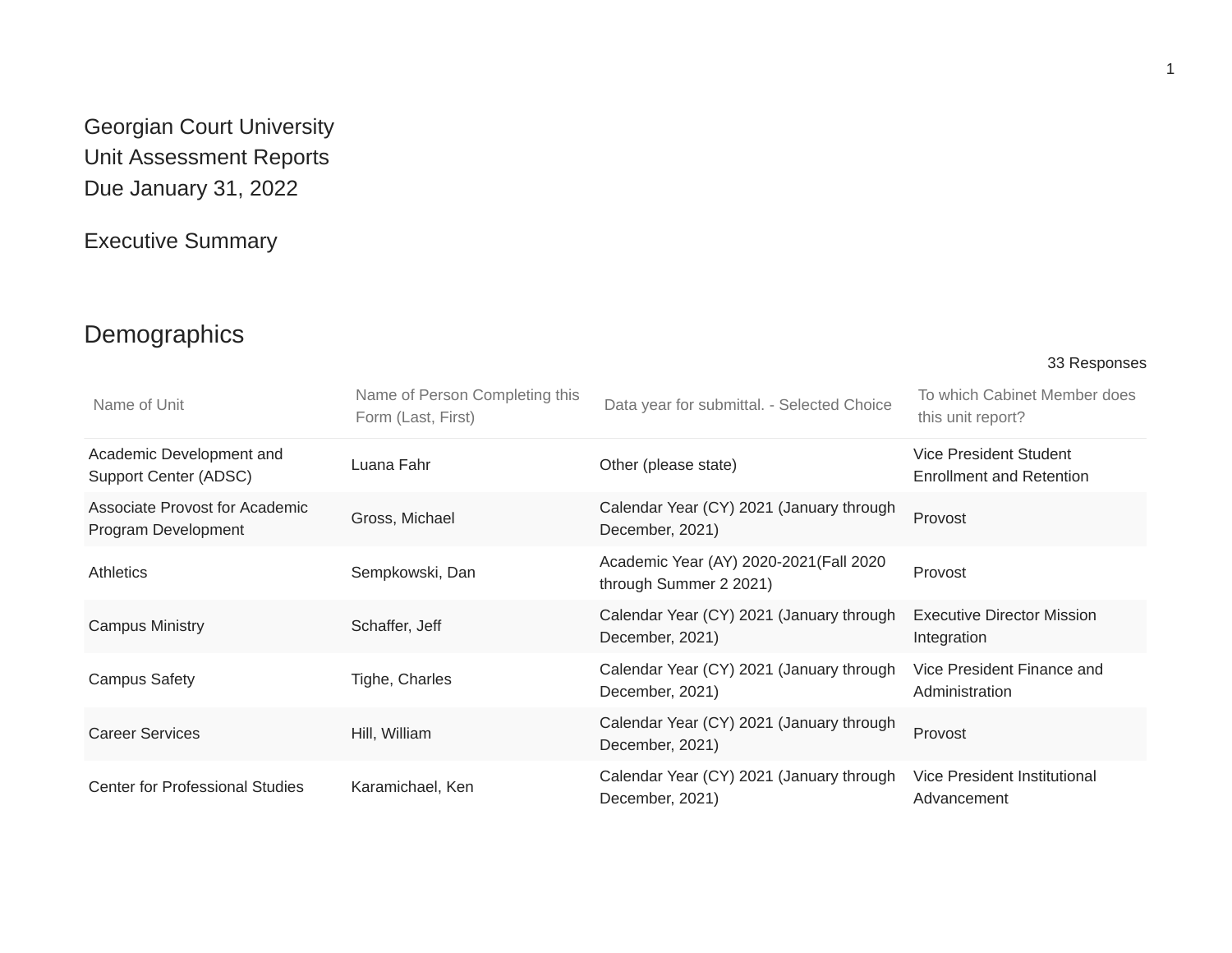| <b>Counseling Center</b>                             | Solbach, Robin               | Academic Year (AY) 2020-2021(Fall 2020<br>through Summer 2 2021)  | Provost-Dean of Students                                         |
|------------------------------------------------------|------------------------------|-------------------------------------------------------------------|------------------------------------------------------------------|
| <b>Educational Opportunity Fund</b>                  | Smith, Joy L.                | Academic Year (AY) 2020-2021 (Fall 2020<br>through Summer 2 2021) | Provost                                                          |
| <b>Financial Aid</b>                                 | McCarthy, Cynthia            | Fiscal Year (FY) 2021 (July 1, 2020 through<br>June 30, 2021)     | Vice President Finance and<br>Administration                     |
| <b>GCU-HMH School of Nursing</b>                     | Fleming, Kathryn             | Calendar Year (CY) 2021 (January through<br>December, 2021)       | Provost                                                          |
| <b>Graduate Admission</b>                            | Thompson, Jerred             | Academic Year (AY) 2020-2021 (Fall 2020<br>through Summer 2 2021) | <b>Vice President Student</b><br><b>Enrollment and Retention</b> |
| <b>Health Center</b>                                 | Solbach, Robin               | Calendar Year (CY) 2021 (January through<br>December, 2021)       | Provost-Dean of Students                                         |
| <b>Human Resourcres</b>                              | Sofo, Dianna                 | Calendar Year (CY) 2021 (January through<br>December, 2021)       | Vice President Finance and<br>Administration                     |
| <b>Institutional Advancement</b>                     | Manfra, Matthew              | Fiscal Year (FY) 2021 (July 1, 2020 through<br>June 30, 2021)     | President                                                        |
| <b>Institutional Research</b>                        | Arndt, Wayne                 | Fiscal Year (FY) 2021 (July 1, 2020 through<br>June 30, 2021)     | Provost                                                          |
| Instructional Technology and Design Kathleen Marino  |                              | Calendar Year (CY) 2021 (January through<br>December, 2021)       | Provost                                                          |
| Marketing & Communications                           | <b>Gail Towns</b>            | Fiscal Year (FY) 2021 (July 1, 2020 through<br>June 30, 2021)     | Vice President Institutional<br>Advancement                      |
| Math Lounge                                          | <b>Robert Devlin</b>         | Academic Year (AY) 2020-2021 (Fall 2020<br>through Summer 2 2021) | Vice President Student<br><b>Enrollment and Retention</b>        |
| <b>Mission Integration</b>                           | Janet Thiel for Paul DaPonte | Calendar Year (CY) 2021 (January through<br>December, 2021)       | President                                                        |
| Office of Global Education Programs Grodewald, Laura |                              | Calendar Year (CY) 2021 (January through<br>December, 2021)       | Provost                                                          |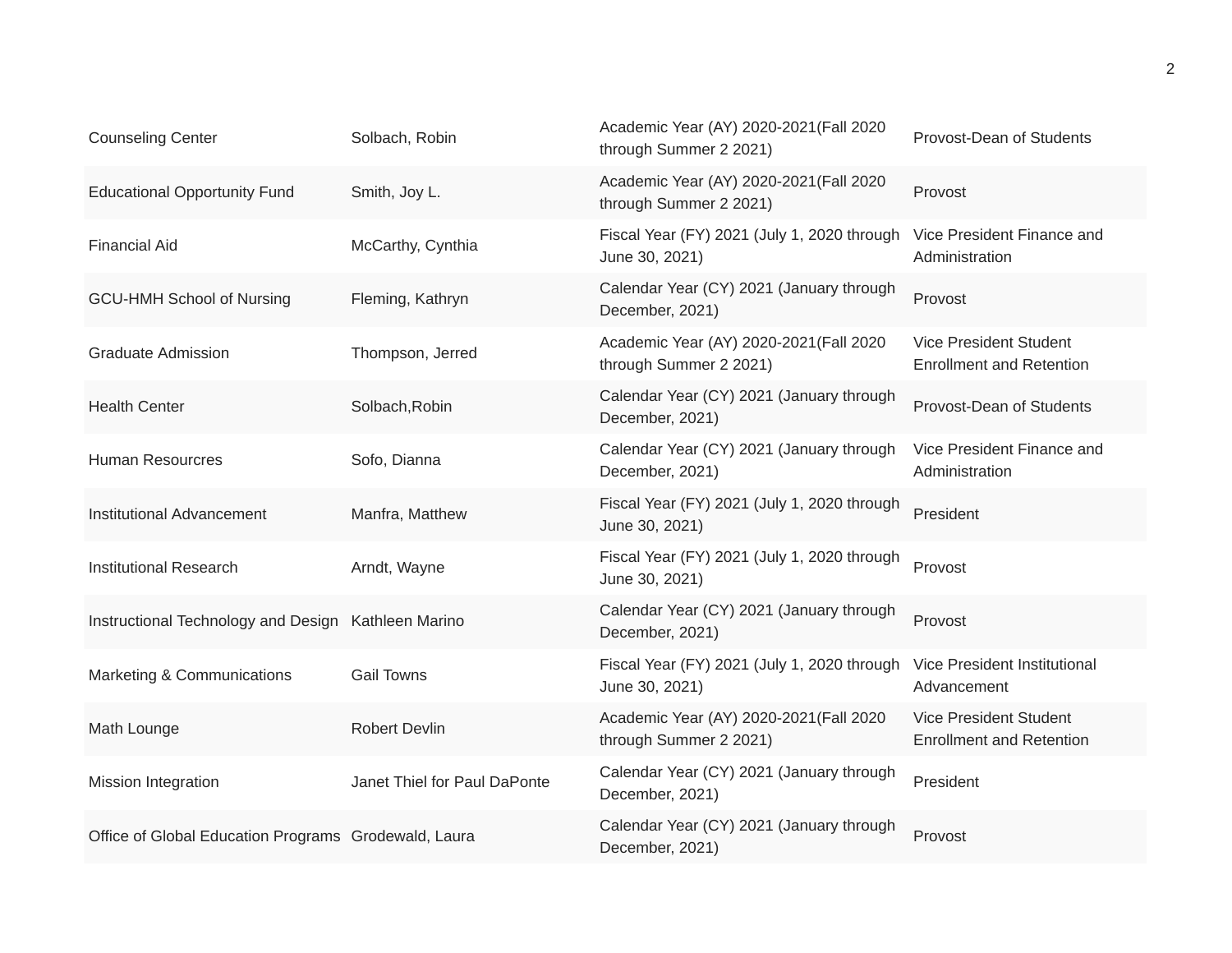| Office of Institutional Assessment<br>and Accreditation | Thiel, Janet        | Academic Year (AY) 2020-2021 (Fall 2020<br>through Summer 2 2021) | President                                                 |
|---------------------------------------------------------|---------------------|-------------------------------------------------------------------|-----------------------------------------------------------|
| <b>Office of Student Success</b>                        | Smith, Michael      | Academic Year (AY) 2020-2021 (Fall 2020<br>through Summer 2 2021) | Vice President Student<br><b>Enrollment and Retention</b> |
| <b>Registrar Office</b>                                 | Kathleen Boody      | Fiscal Year (FY) 2021 (July 1, 2020 through<br>June 30, 2021)     | Vice President Student<br><b>Enrollment and Retention</b> |
| Residence Life                                          | Estell, Elizabeth   | Academic Year (AY) 2020-2021 (Fall 2020<br>through Summer 2 2021) | Provost-Dean of Students                                  |
| <b>SMJC Library</b>                                     | Jeffrey C. Donnelly | Fiscal Year (FY) 2021 (July 1, 2020 through<br>June 30, 2021)     | Provost                                                   |
| School of Arts and Sciences                             | Mary Chinery, PhD   | Calendar Year (CY) 2021 (January through<br>December, 2021)       | Provost                                                   |
| School of Business & Digital Media                      | Jennifer J. Edmonds | N/A                                                               | Provost                                                   |
| School of Education                                     | Amu Magaya          | Other (please state)                                              | Provost                                                   |
| <b>TRIO-Student Support Services</b><br>(TRIO-SSS)      | Lamb, Danielle      | Academic Year (AY) 2020-2021 (Fall 2020<br>through Summer 2 2021) | Provost                                                   |
| Undergraduate Advising (Advising<br>Fellows)            | Komagata, Sachiko   | Calendar Year (CY) 2021 (January through<br>December, 2021)       | Provost                                                   |
| University Honors Program                               | McDonald, Russell   | Academic Year (AY) 2020-2021 (Fall 2020<br>through Summer 2 2021) | Provost                                                   |
| <b>Writing Center</b>                                   | Brano, Anthony      | Calendar Year (CY) 2021 (January through<br>December, 2021)       | Provost                                                   |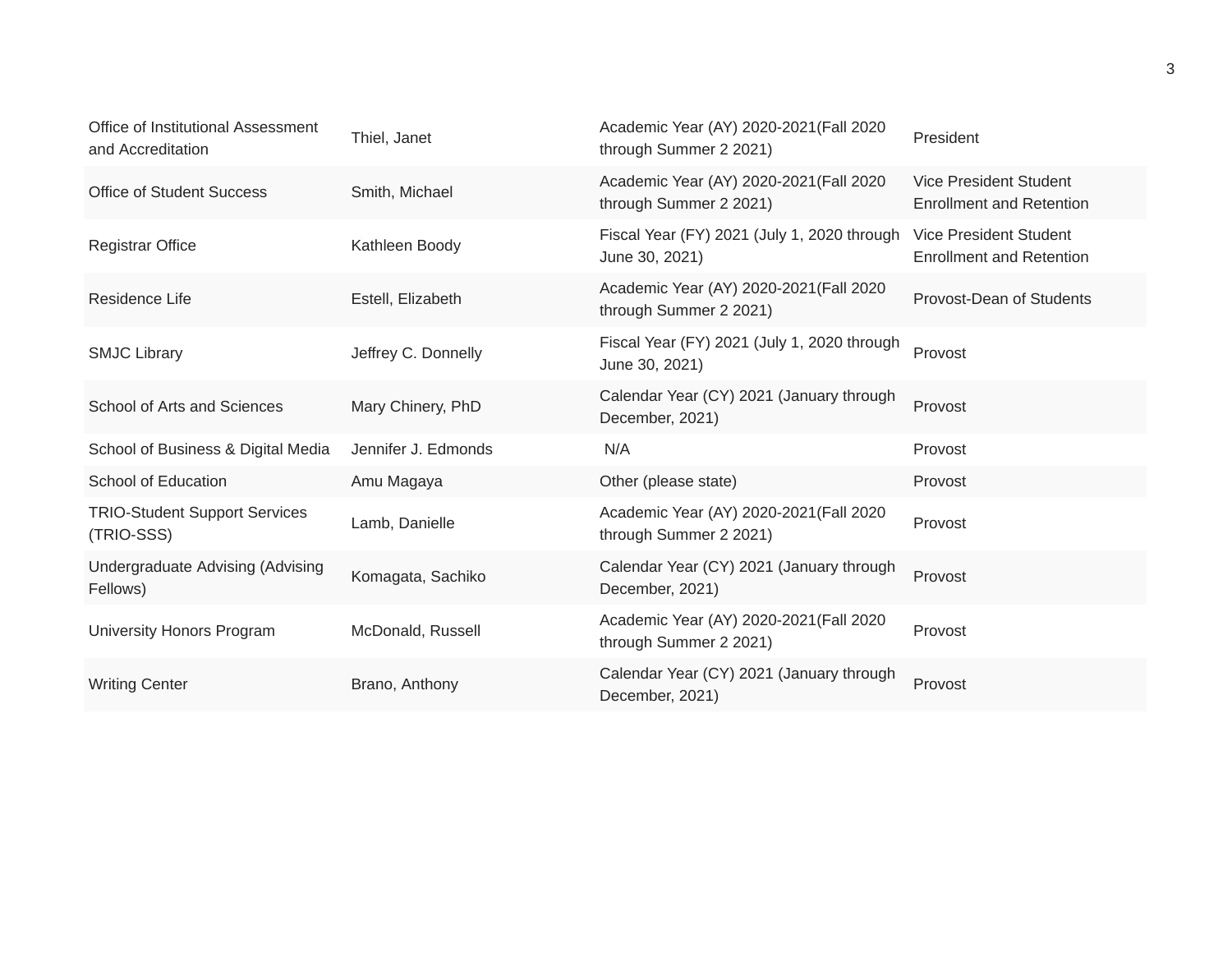# Goals

| Name of Unit                                                    | State the Goal selected for this report.                                                                                                                                                                                                                                                                                                                                                                                                        |
|-----------------------------------------------------------------|-------------------------------------------------------------------------------------------------------------------------------------------------------------------------------------------------------------------------------------------------------------------------------------------------------------------------------------------------------------------------------------------------------------------------------------------------|
| Academic<br>Development and<br><b>Support Center</b><br>(ADSC)  | Goal 2: ADSC will provide adequate services related to student learning support services.                                                                                                                                                                                                                                                                                                                                                       |
| <b>Associate Provost for</b><br>Academic Program<br>Development | Goal 1. Increase offerings by implementing more academic programs that meet student needs.                                                                                                                                                                                                                                                                                                                                                      |
| <b>Athletics</b>                                                | Integrate an appreciation for and an awareness of Georgian Court Athletics both past & present.                                                                                                                                                                                                                                                                                                                                                 |
| <b>Campus Ministry</b>                                          | Goal 1: The Office of Campus Ministry will expand opportunities for students to engage with social justice issues.                                                                                                                                                                                                                                                                                                                              |
| <b>Campus Safety</b>                                            | Goal 2: Work in conjunction with the IT department to update and expand technology, (cameras, card access etc.)                                                                                                                                                                                                                                                                                                                                 |
| <b>Career Services</b>                                          | Increase students' and alumni readiness enabling them to meet their career goals.                                                                                                                                                                                                                                                                                                                                                               |
| Center for<br><b>Professional Studies</b>                       | Goal 1 - Define business practices for the Center for Professional Studies                                                                                                                                                                                                                                                                                                                                                                      |
| <b>Counseling Center</b>                                        | Maintain a high standard of professionalism by encouraging counselors' participation in workshops/seminars/continuing<br>education and by supporting membership in professional organizations.                                                                                                                                                                                                                                                  |
| Educational<br><b>Opportunity Fund</b>                          | We will work in conjunction with the Office of Admissions (Undergraduate) to visit schools, community centers and other entities<br>(virtually and/or in person, when appropriate) within the historically identified EOF districts to recruit students who will thrive in<br>GCU's environment. The goal is to recruit & retain 20 students who will participate in our Summer Program and will be enrolled<br>as full-time students for Fall. |
| <b>Financial Aid</b>                                            | Develop student literacy planning to stabilize tuition revenue and reduce default rates both current and future.                                                                                                                                                                                                                                                                                                                                |
| GCU-HMH School of<br>Nursing                                    | Develop new academic programs in alignment with university mission and goals                                                                                                                                                                                                                                                                                                                                                                    |
| <b>Graduate Admission</b>                                       | Q7. State Goal 1 for your administrative unit: Increase the Inquiry count for all Graduate programs compared to last year                                                                                                                                                                                                                                                                                                                       |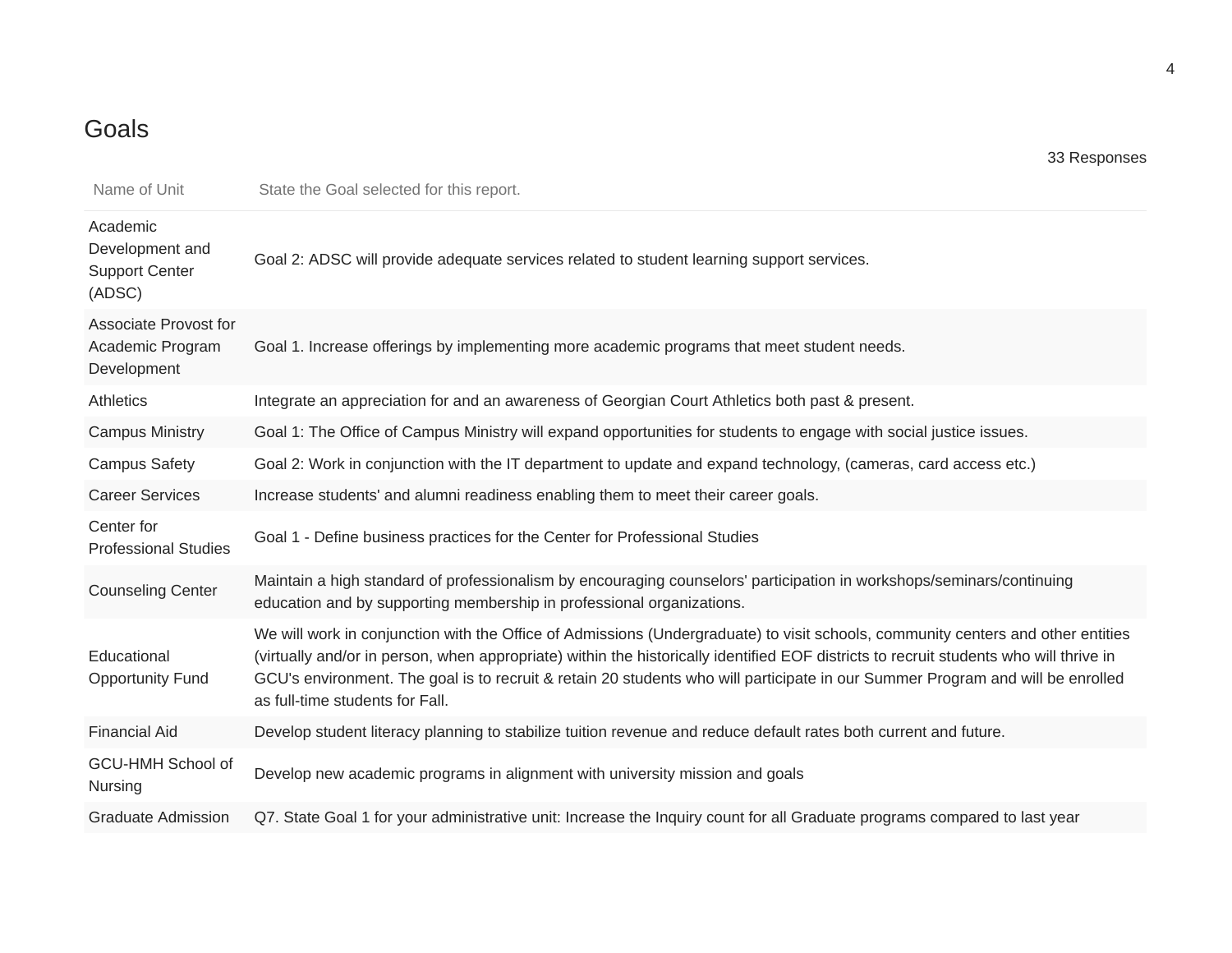| <b>Health Center</b>                                       | Maintain a high standard of professionalism by encouraging nurses' participation in workshops/seminars/continuing education<br>and by supporting membership in professional organizations.                                                                           |
|------------------------------------------------------------|----------------------------------------------------------------------------------------------------------------------------------------------------------------------------------------------------------------------------------------------------------------------|
| <b>Human Resourcres</b>                                    | Participation in Great Colleges and University to work for survey                                                                                                                                                                                                    |
| Institutional<br>Advancement                               | Increase the overall fundraising dollars raised by Institutional Advancement staff.                                                                                                                                                                                  |
| <b>Institutional Research</b>                              | Goal 2: Support Title III grant assessment.                                                                                                                                                                                                                          |
| Instructional<br>Technology and<br>Design                  | Contract with vendor for faculty creating teaching videos and for students to create, store and upload video assignments into<br>Blackboard.                                                                                                                         |
| Marketing &<br>Communications                              | GOAL 3: Enhance and positively affect the Georgian Court community (and its stakeholders) through reputation- and brand-<br>building activities.                                                                                                                     |
| Math Lounge                                                | Students will become better, more efficient and knowledgeable mathematical students. They will come to the Math Lounge with a<br>range of mathematical deficiencies and leave with a better understanding of what they require.                                      |
| Mission Integration                                        | Goal 1. Re-frame Mission/Mission Statement                                                                                                                                                                                                                           |
| Office of Global<br><b>Education Programs</b>              | Goal 1: Enhance virtual experiential learning opportunities through the Office of Global Education                                                                                                                                                                   |
| Office of Institutional<br>Assessment and<br>Accreditation | Continue to develop institutional effectiveness through the cycle of unit assessment planning, reporting, and periodic unit review<br>for non-academic programs. (Goal 2)                                                                                            |
| Office of Student<br><b>Success</b>                        | Services and programs of Student Success will meet intended student participation goals offered within the areas of participation<br>and/or compliance.                                                                                                              |
| Registrar Office                                           | The Office of the Registrar will work in collaboration with academic departments and the enrollment management division to<br>implement degree mapping database and operations for efficient and accurate course evaluations, course enrollment and degree<br>audit. |
| Residence Life                                             | The development and implementation of a comprehensive programming curriculum for all residential students residing on<br>campus.                                                                                                                                     |
| <b>SMJC Library</b>                                        | The SMJC Library is able to support the curriculum by providing the GCU community with the resources it needs.                                                                                                                                                       |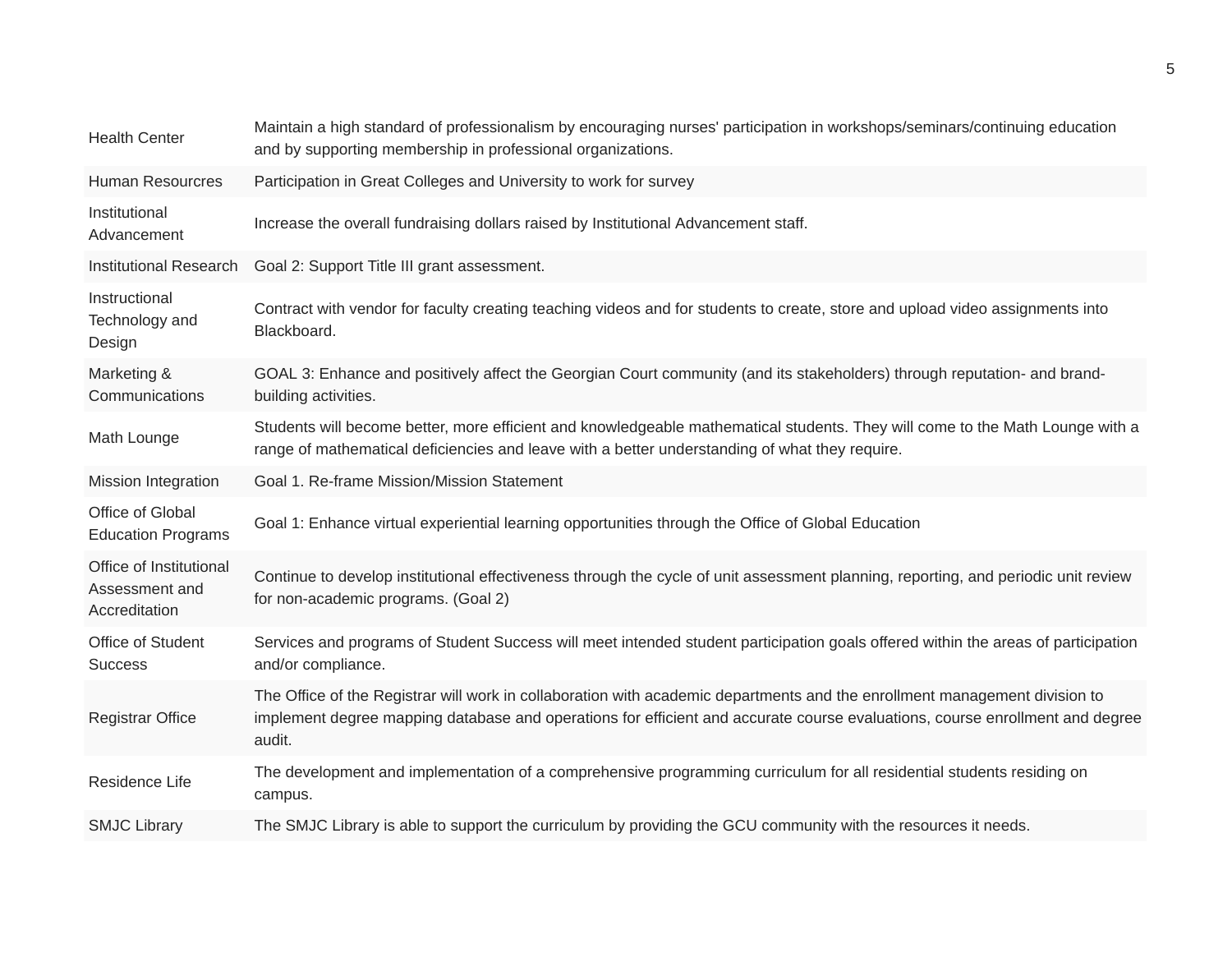| School of Arts and<br><b>Sciences</b>              | Re-image and promote the School of Arts and Sciences.                                                                                                                 |
|----------------------------------------------------|-----------------------------------------------------------------------------------------------------------------------------------------------------------------------|
| School of Business &<br>Digital Media              | Establishing the SBDM Foundation. This goal presents an opportunity to put more intention behind our efforts, and articulate a<br>more cohesive and visible approach. |
| School of Education                                | Collaborate with school district to establish partnerships for student teaching placement and recruiting for graduate programs                                        |
| <b>TRIO-Student Support</b><br>Services (TRIO-SSS) | Seventy-nine percent (79%) of participants served by the TRIO-SSS program will persist from year to year.                                                             |
| Undergraduate<br>Advising (Advising<br>Fellows)    | 2. Train Advisors                                                                                                                                                     |
| <b>University Honors</b><br>Program                | to create a community of learners who challenge and support one another academically and intellectually                                                               |
| <b>Writing Center</b>                              | A 5% yearly increase in Center usage after AY 2021-2022. Maintain 95% LIKERT score averages in student satisfaction surveys.                                          |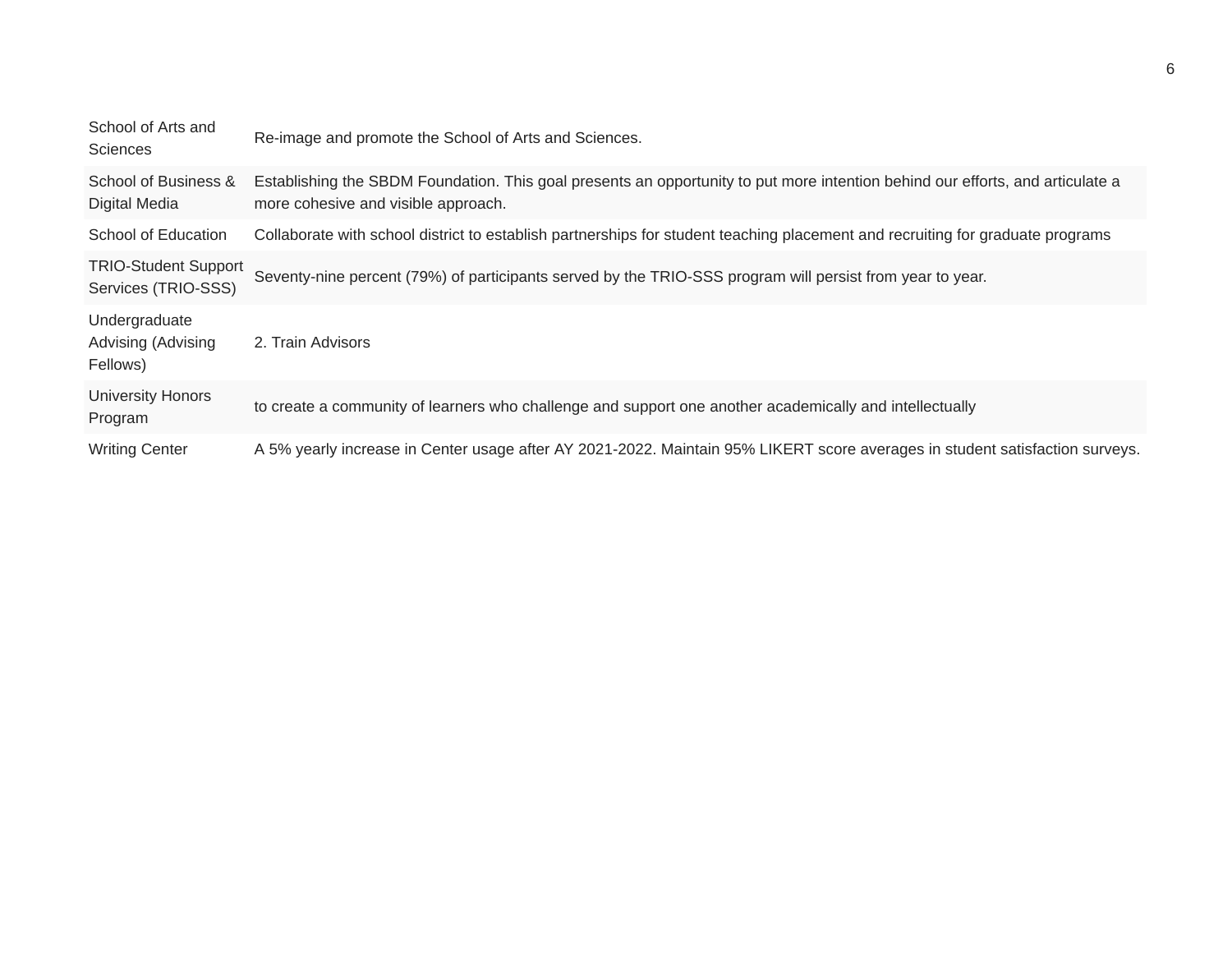Does the stated goal align with Compass Point #1: Mission Fulfillment Through Academic Excellence?



Does the stated goal align with Compass Point #2: Mission Fulfillment Through Exceptional Student Experiences?

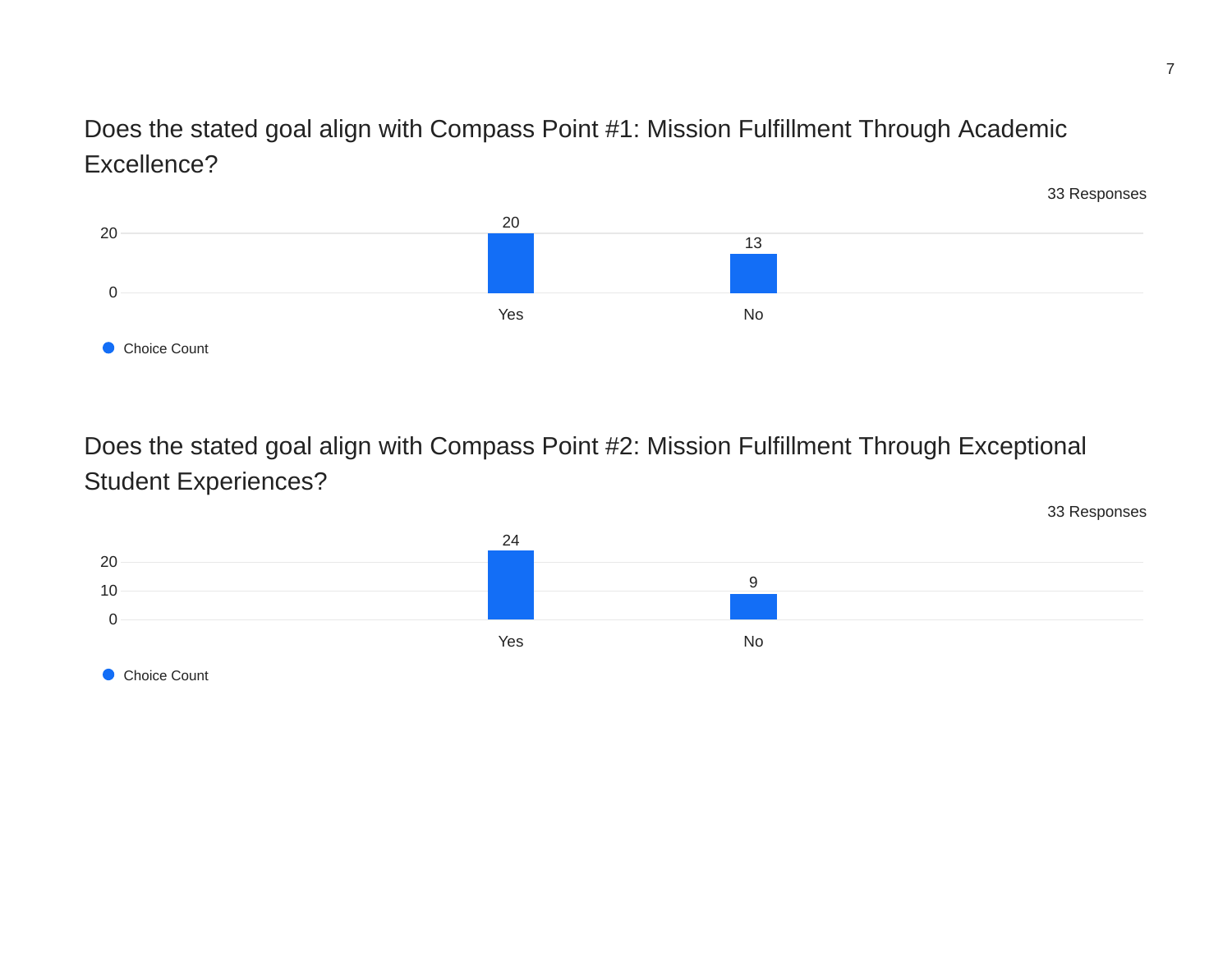Does the stated goal align with Compass Point #3: Mission Fulfillment Through Revenue Generation and Diversification?



Does the stated goal align with Compass Point #4: Mission Fulfillment Through the Operational Efficiency and Resource Utilization?

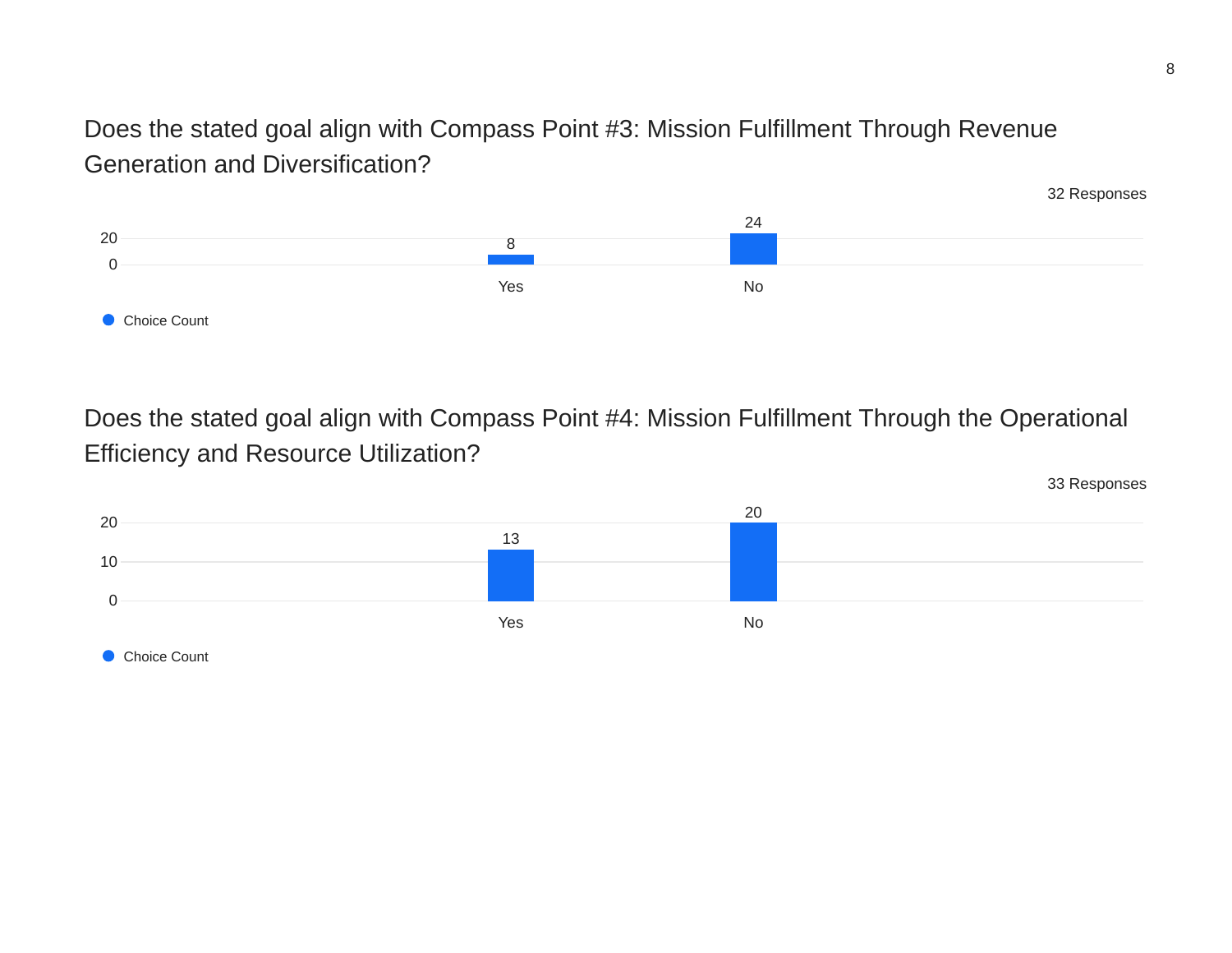### Executive Summary

#### 33 Responses

Academic Developm ent and Support Center (ADSC)

The ADSC assessed its Goal 2: ADSC will provide adequate services related to student learning support services. The unit goal was met, despite the difficulties experienced due to Covid and virtual classes and services. Goal objectives covered the areas of PACT, TLC, Peer Tutoring, Supplemental Instruction, and Disabilities Services and Accommodations. A low ratio of academic coaches and academic tutors to targeted students, usually 1:10, contributed to successful results. In Spring 2021, due to Covid restrictions, all services were delivered virtually. First year retention rates for the PACT program was 70% with 80% of the ten initially enrolled students in this program compliant with requirements. For the TLC program, 85% had a GPA at or above 2.5, allowing for 90% one semester program continuation rate. Peer tutoring and the Supplemental Instruction programs met student needs with at least 90% accommodation of requests, despite mid-semester reduction in personnel. This program is dependent upon work-study students and their availability, and is coordinated by a Graduate Assistant. Accommodations for disabilities met the needs of these students, although testing accommodations could not be held in person after March 2021. Action plans include consideration of additional spaces for in person services, revision of accommodation forms, and development of a Desk Reference for Disability Services to be distributed to faculty.

Associate Provost for Academic Program Developm ent The Associate Provost for Academic Program Development assessed its goal of increasing offerings by implementing more academic programs that meet student needs for the CY 2021 reporting cycle. From the data collected, the unit goal was met (note: the outcomes were revised and expanded, informed by plan reviewer input from previous year). Our findings were that five new minors are in the catalog (sociology, Africana studies, multiethnic studies, social justice, and ethics), and four new degree programs are moving through internal and external approval processes as scheduled (MSN, MSW, AS General Studies, BS Sports Management). The Associate Provost for Academic Program Development will take the following actions to continue to address the goal stated above: Continue to move as-yet unapproved programs through the approval process by working with faculty to refine program documents and ensure all approval steps are taken within internal and external deadlines. Transfer approved program information into university catalogs by catalog deadlines, in collaboration with faculty.

Athletics The athletic department assessed its goal of "... to integrate an appreciation for, and awareness of, Georgian Court Athletics both past and present." for the AY 2020-2021 reporting cycle. From the data collected, three of the four unit goals were met. Our findings were that the planning for the creation of the Varsity Club and the Hall of Fame Induction ceremony have begun. In addition, the branding of athletic spaces is underway with more work to be done in AY 2021-2022. Finally, the athletic and administration and the Advancement Office have been working together to increase the total amount of athletic alumni giving. The athletic department will take the following actions to continue to address the goal stated above: Continue meeting and planning for creation of the Varsity Club and the Hall of Fame Induction Ceremony along with continued branding of the athletic facilities.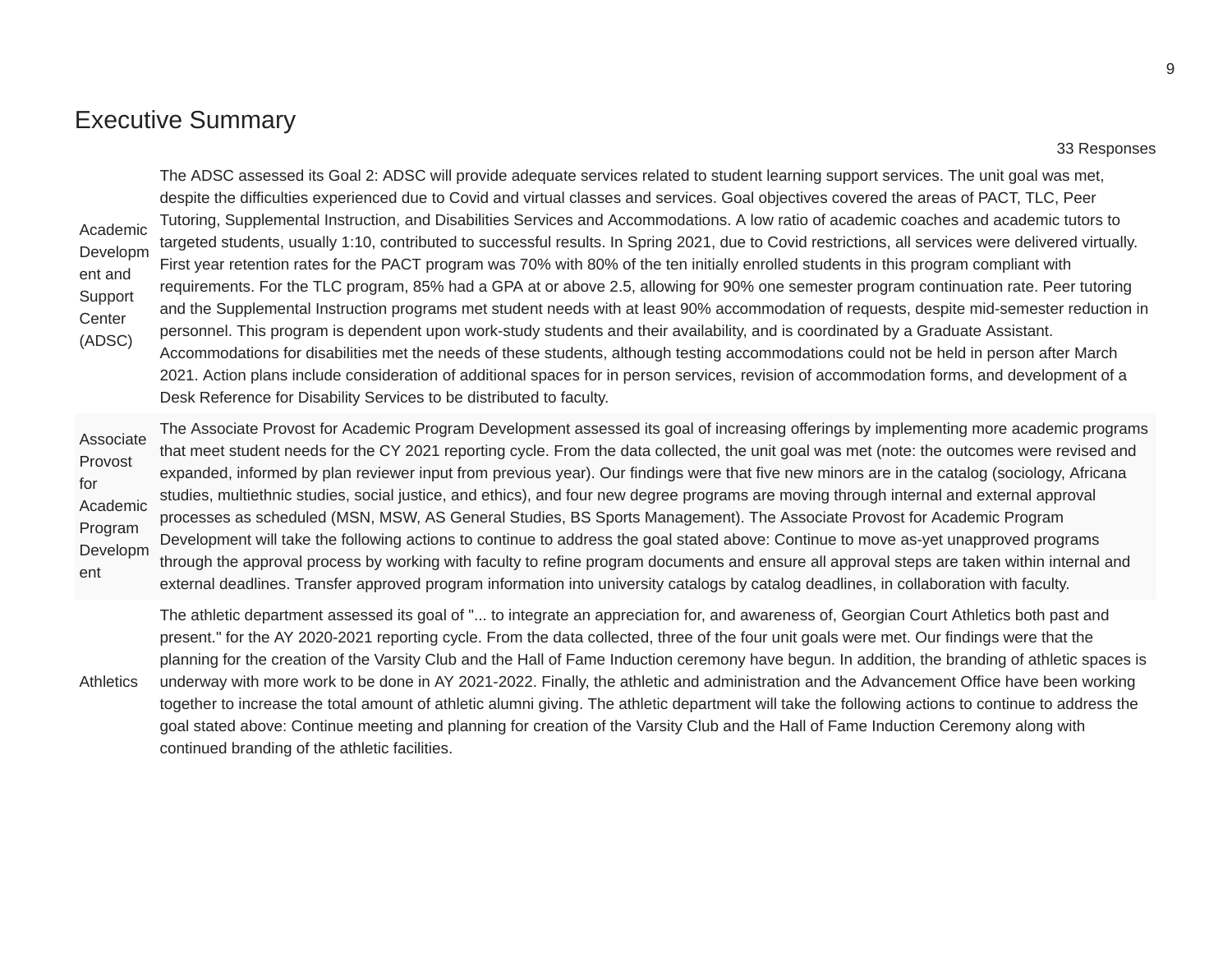| Campus<br>Ministry                               | The office of Campus Ministry assessed its goal of expanding opportunities for students to engage with social justice issues. From the data<br>collected, the unit goal was mostly met despite impacts due to the pandemic. The social justice programs implemented through Catholic Relief<br>Services/Salt & Light addressed issues such as world hunger, migration, poverty, early child development and fair compensation for farmers. In<br>addition, Rice Bowl efforts raised \$425 for CRS. The Office of Campus Ministry has hired an associate campus minister whose duties<br>specifically include service and social justice programming. She will support existing programs (CRS/Salt & Light, Critical Concerns Week, etc.),<br>collaborate with faculty (i.e. Gen Ed instructors) and aid other GCU offices and departments to expand and deepen offerings. |
|--------------------------------------------------|---------------------------------------------------------------------------------------------------------------------------------------------------------------------------------------------------------------------------------------------------------------------------------------------------------------------------------------------------------------------------------------------------------------------------------------------------------------------------------------------------------------------------------------------------------------------------------------------------------------------------------------------------------------------------------------------------------------------------------------------------------------------------------------------------------------------------------------------------------------------------|
| Campus<br>Safety                                 | Campus Safety assessed its goal #2, "to work in conjunction with the IT department to update and expand technology, (cameras, card access<br>etc.)" for the CY 2021 reporting cycle. From the data collected, the unit goal was met. Our findings were that we completed campus walk<br>throughs with all involved companies and are currently awaiting proposals. We will continue to work closely with IT and Finance to ensure we<br>are meeting all technology and financial concerns Campus Safety will take the following actions to continue to address the goal stated above.<br>We will review all proposals with the IT department and Finance and jointly decide on the proposal that best meets this goal.                                                                                                                                                    |
| Career<br>Services                               | Career Services assessed its goal of "Increase students' and alumni career readiness enabling them to meet their career goals" for the CY 2021<br>reporting cycle. From the data collected, the unit goal was met. Essential services were continually available to students which would help them<br>reach their career goals. Staff met with 253 students and alumni individually to provide a variety of career advising. The unit presented 46<br>workshops, class presentations and other career events during the year. Topics in one-on-one meetings and in workshops covered essential<br>areas such as resumes, cover letter, networking, job search strategies, coaching for live and remote interviews, and internships.                                                                                                                                       |
| Center for<br>Professio<br>nal<br><b>Studies</b> | The Center for Professional Studies assessed its goal of increasing non-credit opportunities for the CY 2021 reporting cycle. From the data<br>collected, the unit goal was met. Our efforts resulted in over 100 online course offerings. The Center for Professional Studies will take the<br>following actions to continue to address the goal stated above. Survey local and state needs for additional in-demand training programs; assess<br>and expand current offerings; work closely with county and state workforce boards; provide a combination of in-person, online, and hybrid<br>opportunities - consistent with CDC and state health guidelines.                                                                                                                                                                                                          |
| Counselin<br>g Center                            | The Counseling Center assessed its goal of maintaining a high standard of professionalism by encouraging counselors' participation in<br>workshops/seminars/continuing education and by supporting membership in professional organizations. This goal was unable to be evaluated,<br>as it was contingent upon participation in the IACS re-accreditation site visit, originally scheduled in March, 2020. The site visit has been<br>postponed indefinitely by IACS, due to the pandemic. Once IACS permits the resumption of site visits, the Counseling Center will pursue re-<br>accreditation through the rescheduling of the original site visit. The Center will also implement any recommended changes, as indicated.                                                                                                                                            |
| Education<br>al<br>Opportuni<br>ty Fund          | The Educational Opportunity Fund (EOF) assessed its goal of admitting a class of (at least) 20 students during each Summer Program for the<br>CY 2019 reporting cycle. From the data collected, the unit goal was not met. Our findings were that COVID drastically impacted our ability to<br>meet the goal. EOF will meet with Admissions to review students who exhibit promise but may not meet the university's GPA requirement for<br>admission (which is the population that EOF is intended to serve), in order to increase the applicant pool. We will also consider those who were<br>dually enrolled at community colleges as potential applicants.                                                                                                                                                                                                            |
|                                                  |                                                                                                                                                                                                                                                                                                                                                                                                                                                                                                                                                                                                                                                                                                                                                                                                                                                                           |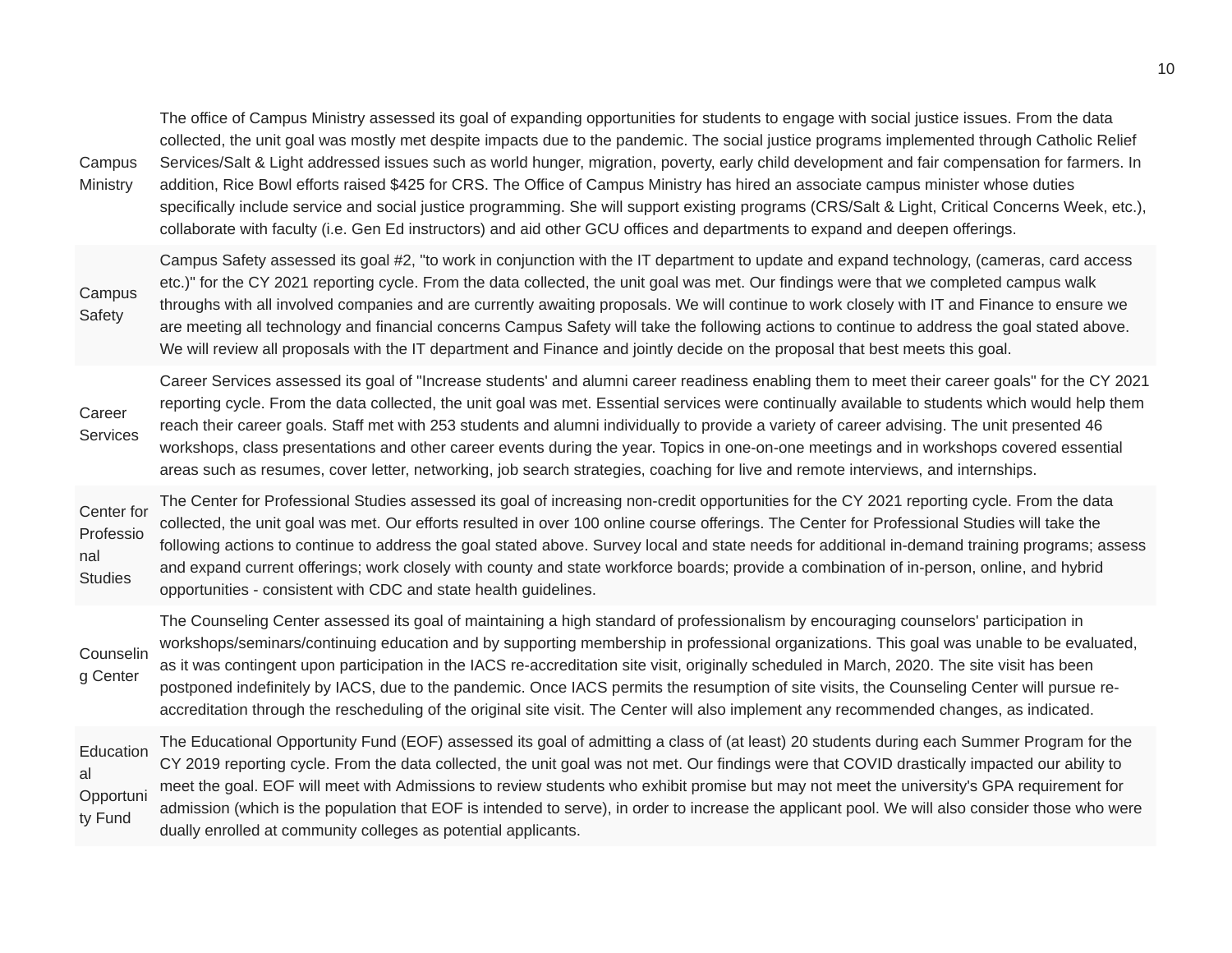The Office of Financial Aid assessed its CY2022 goal to develop student literacy in financial planning to stabilize tuition revenue and reduce default rates both current and future. From the data collected, the unit goal was met with exceptions. Our findings were summarized and actions to continue to address the stated goal included. Student Billing Policies. In conjunction with the Vice President of Finance and the Director of Student Accounts, the Financial Aid Office developed the 2021-2022 Student Billing Policy that was implemented for the 2021-2022 academic year. All enrolled students were mailed the new policies and procedures prior to fall bills being generated. The Financial Aid Office staff worked closely with Student Accounts, Athletics, Admissions and Residence Life to follow the given policies. Eighty percent of the resident students met the policy guidelines prior to moving into the residence halls. Sixty percent of commuter students met the policy guidelines prior to the end of the drop add period. Most of the students on billing hold were able to satisfy payments to student accounts prior to or shortly after their scheduled spring registration. Student Financial Aid Policy and Procedure Manual. The Director of Financial Aid developed a comprehensive Student Financial Aid Policy and Procedure Manual to be added to the financial aid webpage. The manual is a consolidation of financial aid policies found in the Undergraduate/Graduate Catalogs and the Student Handbook, processes and policies for awarding federal, state and institutional financial aid, information and instructions for completing the financial aid processes and a Student Rights and Responsibilities Statement. The manual is currently under review by the Vice President of Finance. Expected completion and publication to the Financial Aid webpage is scheduled for Fall 2022. Direct Parent Plus Loans/Alternative Loans. The Financial Aid staff continued to work closely with students and parents in the certification of Direct Parent Plus Loans and other alternative loans. Fifty-two percent of the Direct Parent Plus loan borrowers were contacted which resulted in a decrease in loan amounts prior to certification. Forty percent of alternative loan borrowers were contacted which resulted in a decrease in the loan amounts prior to certification. Borrowers not contacted were determined not to be borrowing excessive amounts. Higher Education Emergency Relief Fund Distributions. In accordance with federal regulations and institutional methodologies, federal Higher Education Emergency Rescue Funds and American Rescue Funds in the amount of \$4,024,307 were disbursed to students during Spring 20, Summer 20, Spring 21, Summer 21 and Fall 21 semesters. Hardship applications were available for students who had extraordinary needs due to the impact of COVID 19. Applications were reviewed on a case-by-case basis. Funds awarded assisted students with student account balances and other requests related to the cost of attendance categories deemed acceptable for funding under the federal guidelines. Additionally, the financial aid office completed special circumstance reviews and was able to assist most students who applied for a special circumstance review in obtaining federal and or state grants. The Cares Act awarded \$845,168 to 396 students for an average award of \$2,134. The Higher Education Emergency Relief Act awarded \$845,168 to 1,464 students with an average award of \$577. The American Rescue plan awarded \$2,333,971 to 1,749 students with an average award of \$1,334. Student Success and Retention. The Financial Aid Office continued to work closely with EOF, TRIO and Student Success in retention efforts particularly as they relate to students who are on Satisfactory Academic Progress warning or not making Satisfactory Academic Progress. In order to provide students with consistent information, the Financial Aid office will review the Financial Aid Policies and Procedures Manual with all student support service staff. Workshops for each of the offices will be scheduled in March p…

Financial Aid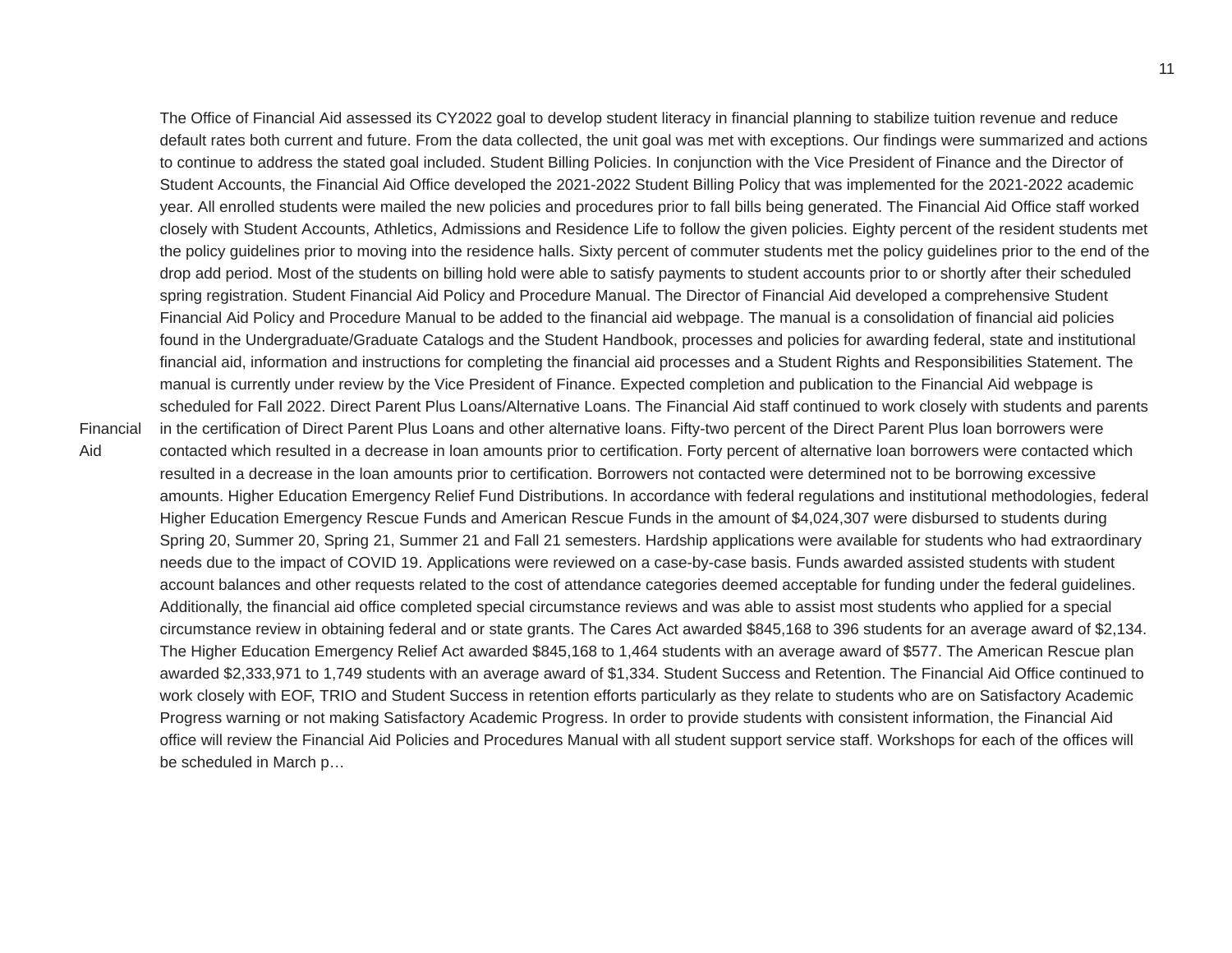GCU-HMH School of Nursing The GCU-HMH School of Nursing assessed its goal of Develop new academic programs in alignment with university mission and goals for the CY 2019 reporting cycle. From the data collected, the unit goal was exceeded. Our findings showed that the ABSN program was rolled out and enrollment was reached for both first and second cohorts. In addition, the DeMSN achieved approval from both the school and university prior to being submitted to the State of NJ for final Board approval. The GCU-HMH School of Nursing will take the following actions to continue to address the goal stated above: Work to maintain enrollment numbers in the ABSN program and work with Admissions to send out communications about the upcoming DeMSN enrollment period in 2022.

Graduate Admissio n The Graduate Admissions assessed its goal of increasing the "year to date" inquiry counts for 2021 to 2020. From the data collected, the unit goal was met. Our findings see an increase in the number of inquiries. At the end of their recruitment cycles, Fall 2021 had 2,095 inquiries, and Fall 2020 had 975 inquires. Graduate Admissions unit will take the following actions to continue to address the goal. • Maintain high personal contact between graduate inquiries and counselors. • Update Slate portals and communication to effectively communicate next steps to interested graduate students. • Evaluate and update marketing strategies with marketing partners like EAB, and Ally. • Explore more in person events as COVID-19 related restrictions loosen.

**Health Center** Health Services assessed its goal of maintaining a high standard of professionalism by encouraging nurses' participation in workshops/seminars/continuing education and by supporting membership in professional organizations. From the data collected, the unit goal was exceeded. Our findings indicate that nurses participate in ongoing continuing education to ensure they maintain the highest level of professionalism. Health Services will continue to request adequate budget resources to support nurses' continuing education.

Human **Resourcr** es During the year the Office of Human Resources participated in the Great Colleges and Universities to work for survey. The results were mixed but the area that needs most improvement is trust in senior leadership. We worked with Dr. Paul Marciano to implement 360 reviews for all cabinet members including the President. Results are being reviewed the first week in December. Dr. Marciano will be discussing the results individually with each cabinet member and coaching them on professional improvement and development. He will be providing the President with results of the entire cabinet as well as his recommendations for leadership development opportunities for each. We are hoping that this will slowly improve the scores on the survey with regard to trust in senior leadership.

Institution The Office of Institutional Advancement assessed its FY20-21 fundraising goals for the FY2021 reporting cycle. From the data collected, the al Advance ment overall unit goal was met, with opportunities for future improvement. GCU increased the total amount of dollars raised from FY19-20, exceeding the target set; although not all of the individual targets were met. The Institutional Advancement unit will continue to seek new supporters while maintaining the faithful support of our current donors.

Institution al Research assessment in 2021-22, which I believe is the last year of the grant.Institutional Research assessed its goal of supporting Title III grant assessment for 2020-21. From the data collected, the unit goal was exceeded. The Title III respondent strongly agreed that each metric was met. Institutional Research will continue to support Title III grant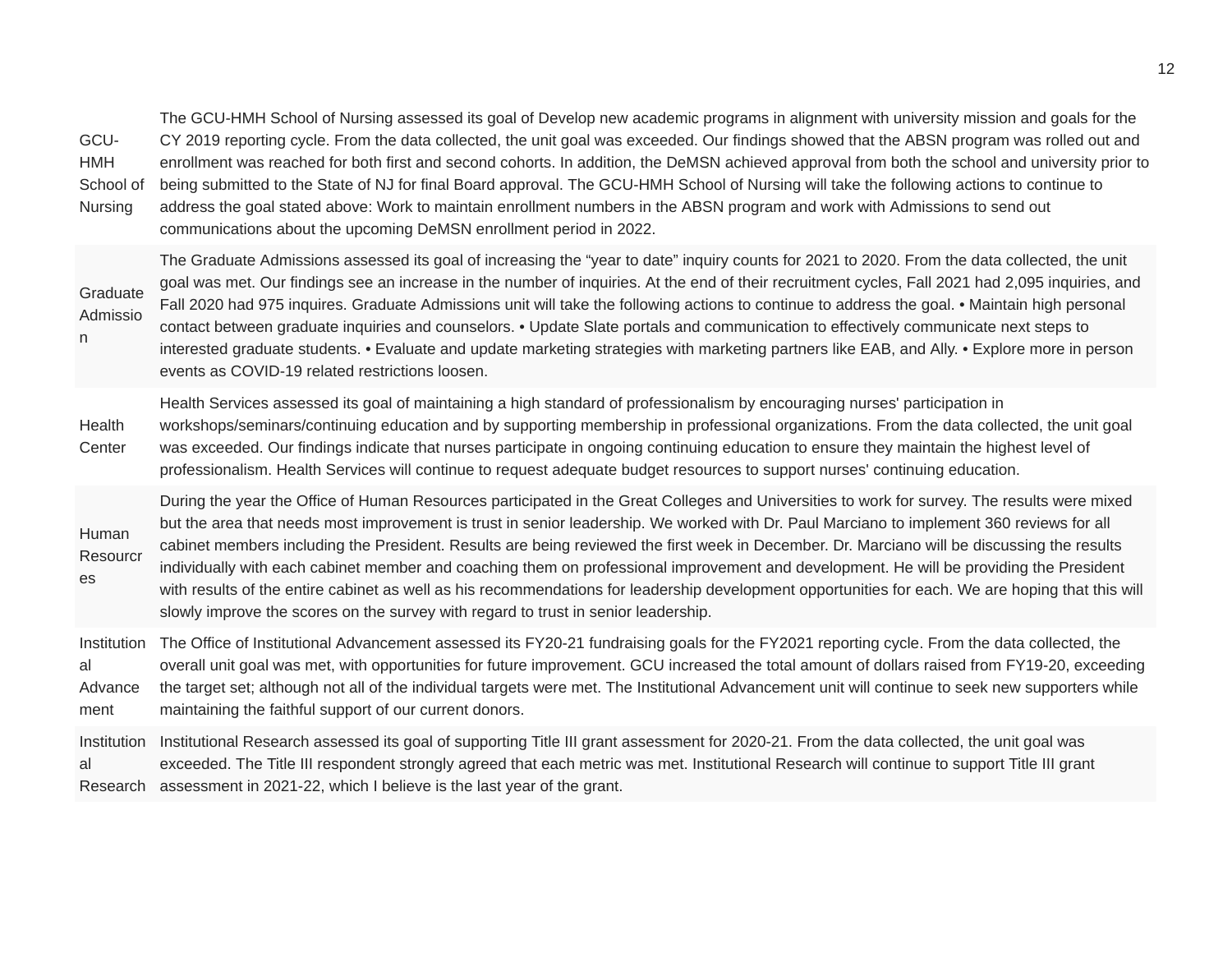Instructio Technolog y and Design The Instructional Technology and Design (IT&D) team assessed its goal of 'increase the use of instructor created videos and student video assignments, connecting video content to Blackboard, and providing a streaming server for increasing storage space' for the CY 2021 reporting cycle. From the data collected, the unit goal exceeded expectations. Our findings of the increase in video creation clearly shows the increase is exceptional within courses. The IT&D unit will take the following actions to continue to address the goal stated above: Continue to monitor video activity ensuring that faculty are receiving the training needed to create and store video in Kaltura and linking video to their course instead of uploading video directly into Blackboard.

nal

n

Marketing with overall website performance at [www.georgian.edu](http://www.georgian.edu/) . • the unit evaluated the performance and effectiveness of published materials (print, & Communi refresh of Georgian Court University Magazine, published in 2021 after a hiatus. Content is being used in various ways to complement goals in cations The Marketing and Communications Office assessed its goal to enhance and positively impact the GCU community through reputation- and brand-building. From the data collected and activities conducted, the unit goal was met. Our findings determined that: • the unit continues to use and share social/digital media analytics to drive increased social engagement among students, faculty, staff and other audiences. In addition, the data is used for decisions tied to resource allocation (money, freelance support); content strategy; and overall effectiveness of the material presented. For example, web analytics indicate that some pages demonstrated triple-digit growth in 2021, while others were generally on par online, social) for effectiveness and ways to further leverage content in support of admissions-focused goals. One example is the redesign and admissions, advancement and academic areas of the university. • ongoing reviews of social media engagement and interested should not be relegated to a monthly report, but shared at least weekly. A social listening analysis in late 2020 and ongoing analytics work—now compiled using the Sprout dashboard—will continue to help Georgian Court strengthen its social media presence. • the university's comprehensive marketing campaign, designed to strengthen brand awareness while contributing to enrollment/recruitment goals, is taking shape with the inclusion of advancement/development planning and work with third-party partners such as EAB, Carnegie Dartlett, Ally Marketing and Seven Loaves.

Math Lounge The Math Lounge assessed its goal of overall tutoring lounge quality for the CY 2021 reporting cycle. From the data collected, the unit goal was exceeded. Our findings were statistical gathering of overall tutoring appointments and satisfactory surveys. The Math Lounge unit will take the following actions to continue to address the goal stated above. \*Train and maintain the highly qualified staff in the math lounge. \*Continue to advertise the lounge to the student body. \*Create a cohesive collaboration with the math department and the entirety of the Arts and Science department for total awareness of the impact of the Math Lounge.

Mission Integratio The Office of Mission Integration assessed its goal of Re-framing the Mission (#1) for the CY2021 reporting cycle. From the data collected, the unit goal of 40% response of all constituent groups was not met. Our findings: 41 individual responses were successfully obtained in part one (Qualtrics survey) of a two-pronged (along with Mission Team-member led community discussions) inquiry process. The unit goal of creating a committee of campus representatives was successfully met. Our findings: The first meeting took place on Dec. 1, 2021. Discussion of data resulting from Qualtrics survey in the first (of three) rounds. The Office of Mission Integration will take the following actions to continue to address the goal stated above: the unit will continue the next two rounds of inquiry on both levels (individual and community input): one taking place in February, the other in April. Committee meetings will follow data collection. Summary will be prepared. We will increase efforts to derive greater participation in the campus-wide effort of re-framing the mission.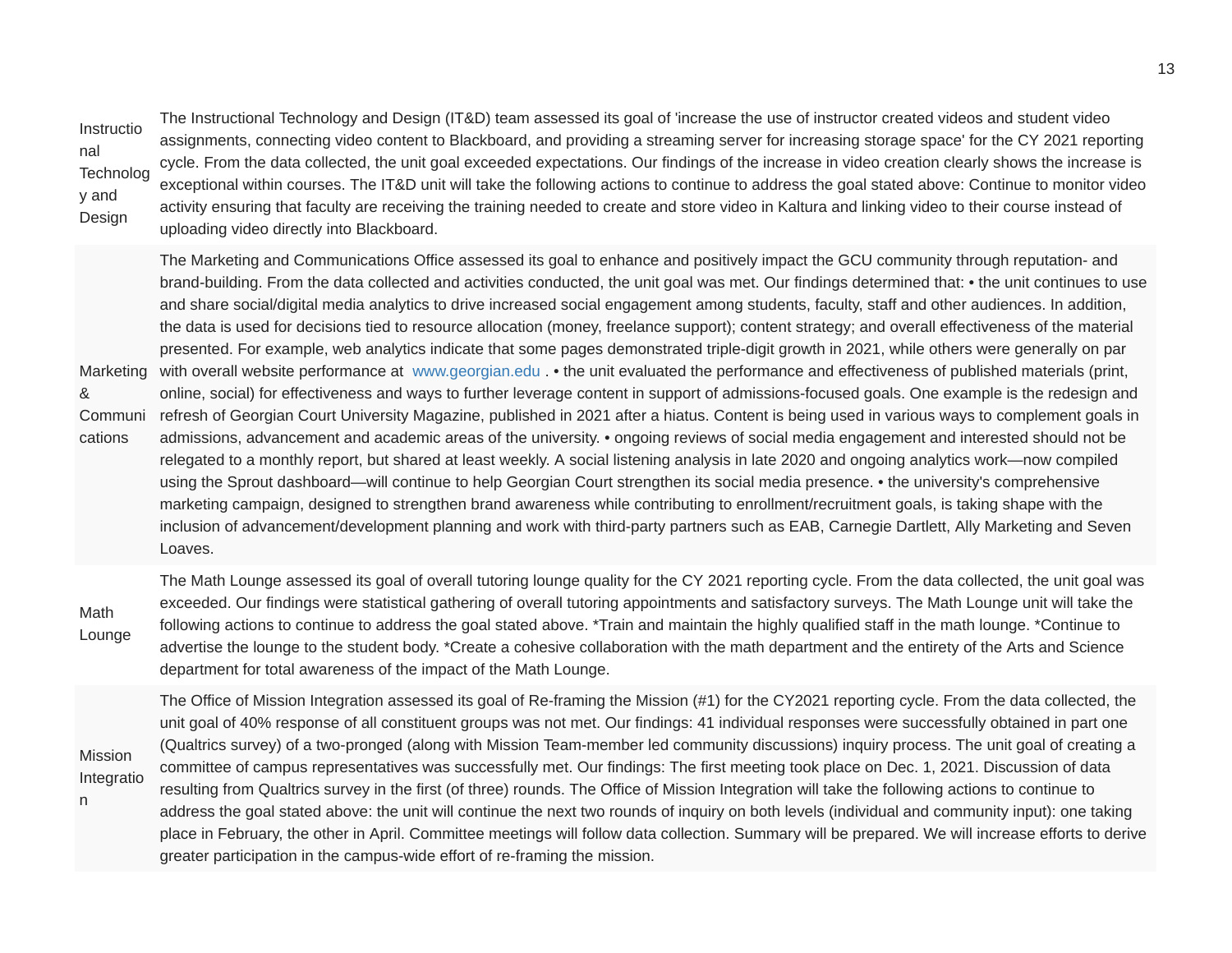Education Programs The Office of Global Education Programs assessed its goal of enhancing virtual learning opportunities for experiential learning for the CY 2021 reporting cycle. From the data collected, the unit goal was exceeded. Our findings were that the office provided global virtual internship opportunities as well as 4 different virtual opportunities, including 2 sessions of a 1-credit Global Perspectives of Diversity course, engaging a total of 25 students in international virtual exchanges; and offering virtual immersive programs to Japan (spring 2021) and to Hong Kong (fall 2021) engaging a total of 46 students in a global experiential learning opportunity. The Office of Global Education Programs will take the following actions to continue to address the goal stated above: continue to offer 2 global virtual opportunities during each Academic year. (e.g. 1 GS200 Global Perspectives of Diversity course session and 1 virtual program abroad).

Office of Institution Assessm ent and Accreditat ion The Office of Institutional Assessment and Accreditation assessed Goal 2 of its Unit Assessment Plan: Continue to develop institutional effectiveness through the cycle of unit assessment planning, reporting, and periodic unit review for non-academic programs. From the data collected, this goal was met for all cabinet departments except for Finance and Administration. This was due to significant personnel changes and restructuring that occurred within this department. Several meetings and training were held with key personnel from this finance and administration, and plans are being submitted from the re-organized units. The department had received updated plans from those areas under finance and administration which were not affected by the reorganization. All university unit assessment plans should be current and listed on the university website by the end of January, 2022. Unit assessment reports across the university are expected to be submitted by the end of January 2022, with 90% of expected reports received by the end of February, 2022. The Office of Institutional Assessment and Accreditation will continue to provide support and training to those units still in development. The Institutional Effectiveness committee will continue to review submitted plans and reports according to a prescribed rubric.

The Office of Student Success assessed its goal of services and programs of Student Success will meet intended student participation goals offered within the areas of participation and/or compliance for the Academic year Fall 2020/Spring 2021 reporting cycle. From the data collected, the areas of early alert and probation student services met expected benchmarks. The area of Chart the Course (CTC) did not meet expected benchmarks. The latter was due to conditions related to remote learning and restricted campus access for students. Those who did participate in CTC had a 90% retention rate and this attests to the efficacy of the program if students participate. Of the 40 students on probation, 68% were retained for the next academic year. Of the students receiving early-alert notification, 44% responded to outreach in the spring semester due to the addition of text messaging. With students returning to more on campus classes and events, outreach can be augmented with inperson events, classes, and access to encourage more students to take advantage of student support services in the coming year.

Office of Student **Success** 

Office of Global

al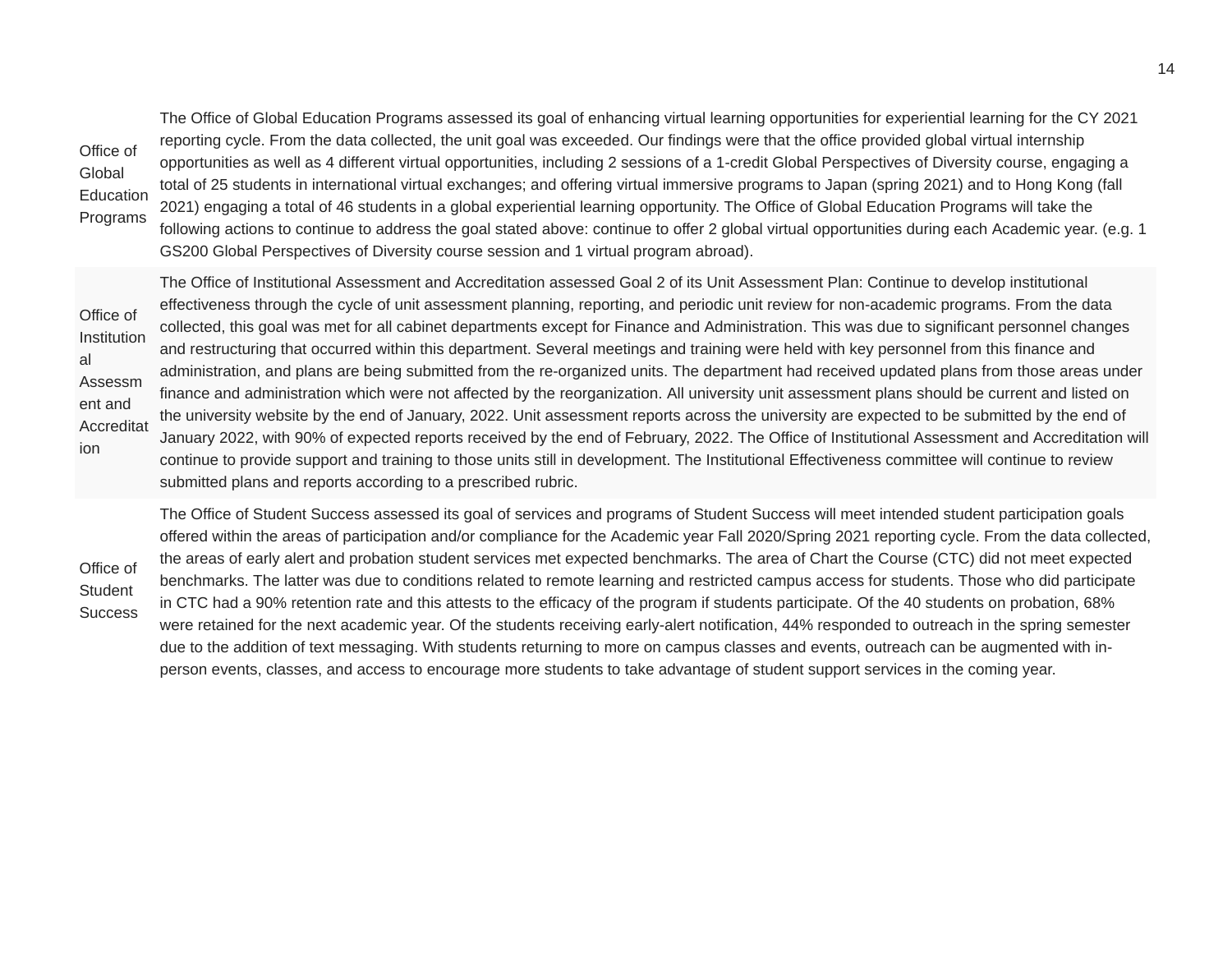Registrar The Registrar's Office assessed its goal of implementing degree mapping database for efficient and accurate course evaluations, course enrollment and degree audit. From the data collected, the unit goal was not met, but is a work in progress. The team has worked collaboratively with each department to identify and reduce prerequisites that inhibit student progress and registration. This work is ongoing as each department has their own reasoning for the course structure and our team is helping them identify the implications of the prerequisite limitations. Additionally we were able to have the transcript services specialist evaluate all outstanding course equivalencies listed in NJ Transfer. This work had not been updated since 2018 and we had fallen out of compliance. The collaborative efforts of the faculty and the specialist have brought us back into compliance in this regard with over 900 courses evaluated. Degree auditing has improved many of its functions including, an online application process for students. However, we are still working to bring the next phase of automation to the certification reports required by department chairpersons. This work has stalled due to the work demands of our IT partners and their accessibility in helping us map out this process and build it. We hope to have that happen soon. Finally, the new enterprise system with SIS was planned for review this year. We participated in two vender options for this and evaluated them for the ability to deliver degree mapping and audit automation. In late December 2021 the CIO, AJ Lacombe announced that project would be delayed while we perform an upgrade to our current SIS-PowerCampus.

**Office** 

Residenc e Life The Residence Life Office assessed its goal of "The development and implementation of a comprehensive programming curriculum for all residential students residing on campus for the AY 2020-2021 reporting cycle. From the data collected, the unit goal was partially met. Our findings were that given the COVID restrictions of the 2020-2021 academic year, many of the programming goals were not able to be achieved. We did, however, work as best as we could within those limitations to still hold virtual programming for residents and to support our campus partners in their own virtual programming initiatives. The Residence Life unit will take the following actions to continue to address the goal stated above. - Implement a Residence Hall Programming Committee in collaboration with the Student Life Office - Utilize Qualtrics for student surveys to obtain feedback on future programming initiatives - Collaborate with the Aramark Facilities department to install new outdoor programming spaces including an updated outdoor basketball court, a sand volleyball court, and a cornhole court for student use. - Collaboration with other campus partners to create quality programming for residential students

SMJC Library The SMJC Library assessed Goal 1 for FY2020: "The library is able to strengthen its collection and identify weaknesses by evaluating the number of inter-library loan requests for materials that we fulfill annually." From the data collected, the unit goal was met. Our findings were 40 books and 127 periodicals were borrowed. Borrowing of the same periodical multiple times within the same discipline helped us determine a threshold for when to consider a title for purchase. The SMJC Library will the following actions to continue to address the goal stated above. - Threshold number of inter-library loan borrowing fulfillments will be used to identify weaknesses in the collection and help with purchasing decisions.

School of Arts and Sciences The School of Arts and Sciences assessed its goal of Re-image and promote the School of Arts and Sciences for the CY 2021 reporting cycle. From the data collected, the unit goal was met and continues. Our findings included discussion at the cognate discipline level; discussion of reorganizing academic departments with some changes undertaken; working collaboratively with the chairs and Marketing and Admissions on recruitment and branding for the school and departments. The The School of Arts and Sciences will take the following actions to continue to address the goal stated above: surveying faculty on the vision process; completing re-branding and social media presence.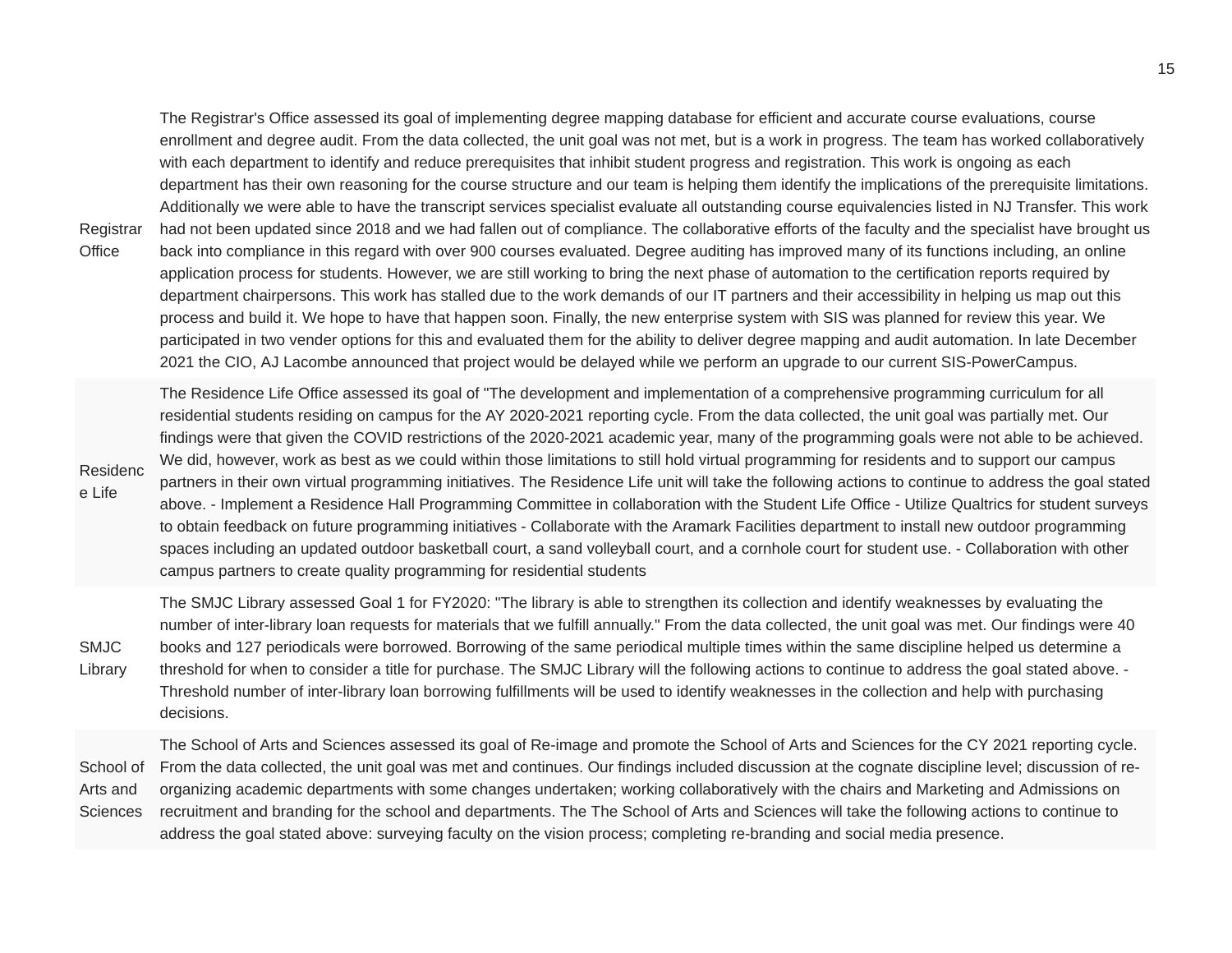School of Business & Digital Media The School of Business & Digital Media assessed its first strategic goal for the CY2021 reporting cycle: Establishing the SBDM Foundation - this goal presents an opportunity to put more intention behind our efforts, and articulate a more cohesive and visible approach. From the data collected, the overall goal was met. Expectations were realized for four of the five associated outcomes; no significant progress in outcome 1. To address this area, we will begin a more thorough review of trends in end-of-course reflections and alumni surveys in Spring 2022. Expectations were exceeded in three of the five outcomes. The most progress was seen in the area of incorporating an interdisciplinary focus in programming and/or the curriculum. The SBDM holds semiannual discussions of the strategic plan as a whole (in School meetings), and even more frequent discussions at the committee level, which meets monthly. The SBDM comprehensively documents and disseminates progress across all three strategic goals each year; we are still determining where and how to store and share this comprehensive summary. A related and current annual report for 2020-2021 is available on the SBDM landing page - <https://georgian.edu/academics/school-of-business-digital-media/#welcome> . This report is organized by the institution's Strategic Compass and the SBDM mission.

School of Education The School of Education assessed its goals of developing partnerships with diverse school district for the CY 2021 reporting cycle. From the data collected, the unit goals was exceeded. Besides Toms River School District, we managed to develop partnerships with Long Branch School district which entails our students being able to enroll into their program to observe and be mentored by a experienced teacher on how to teach students with disabilities or special needs. Our finding were that OCC and Toms River have a huge intention to get into a transfer partnership for Mathematics and English. School of Education will take the following actions to continue to address the goal stated above; -Will collaborate develop the partnership for transfer with OCC. -Will collaborate develop the curriculum with OCC and Toms River for the Education academy. - Will engage our faculty and adjuncts to teach courses at High school

TRIO-**Student** Support Services (TRIO-SSS) TRIO-Student Support Services (SSS) at Georgian Court University assessed its Goal #1, for AY 2020-2021, which is providing program participants with the necessary academic support so that 79% of participants will persist from year to year. From the data collected, the unit goal was met. Our findings indicate that 81% of program participants persisted to the next academic year. TRIO-SSS will take the following actions to continue to address Goal #1 stated above as follows: (1) Academic Specialists will proactively follow up with program participants who do not request tutoring during their initial Academic Success Plan (ASP) meeting; (2) Assigned tutors will be proactive in scheduling at least three tutoring sessions with program participants per content/course area; and (3) TRIO-SSS staff will facilitate opportunities for program participants to use the Inceptia financial literacy platform.

Undergra duate Advising (Advising Fellows) The Undergraduate Academic Advising (Advising Fellows) assessed its goal of "Train advisors" for the CY2021 reporting cycle. From the data collected, the unit goal was exceeded. Our findings were that 100% of new advisors attended New Advisor Workshop I & II which were totally updated by the current Advising Fellows prior to the start of Fall 2021. In addition, we were able to offer a total of 8 workshops during the CY 2021 which exceeded the expectation of 3 workshops per semester. The Undergraduate Academic Advising unit will take the following action to continue to address the goal stated above. - Call for a workshop planning meeting (all Advising Fellows) prior to each semester - Schedule all workshops for the semester immediately following the planning meeting